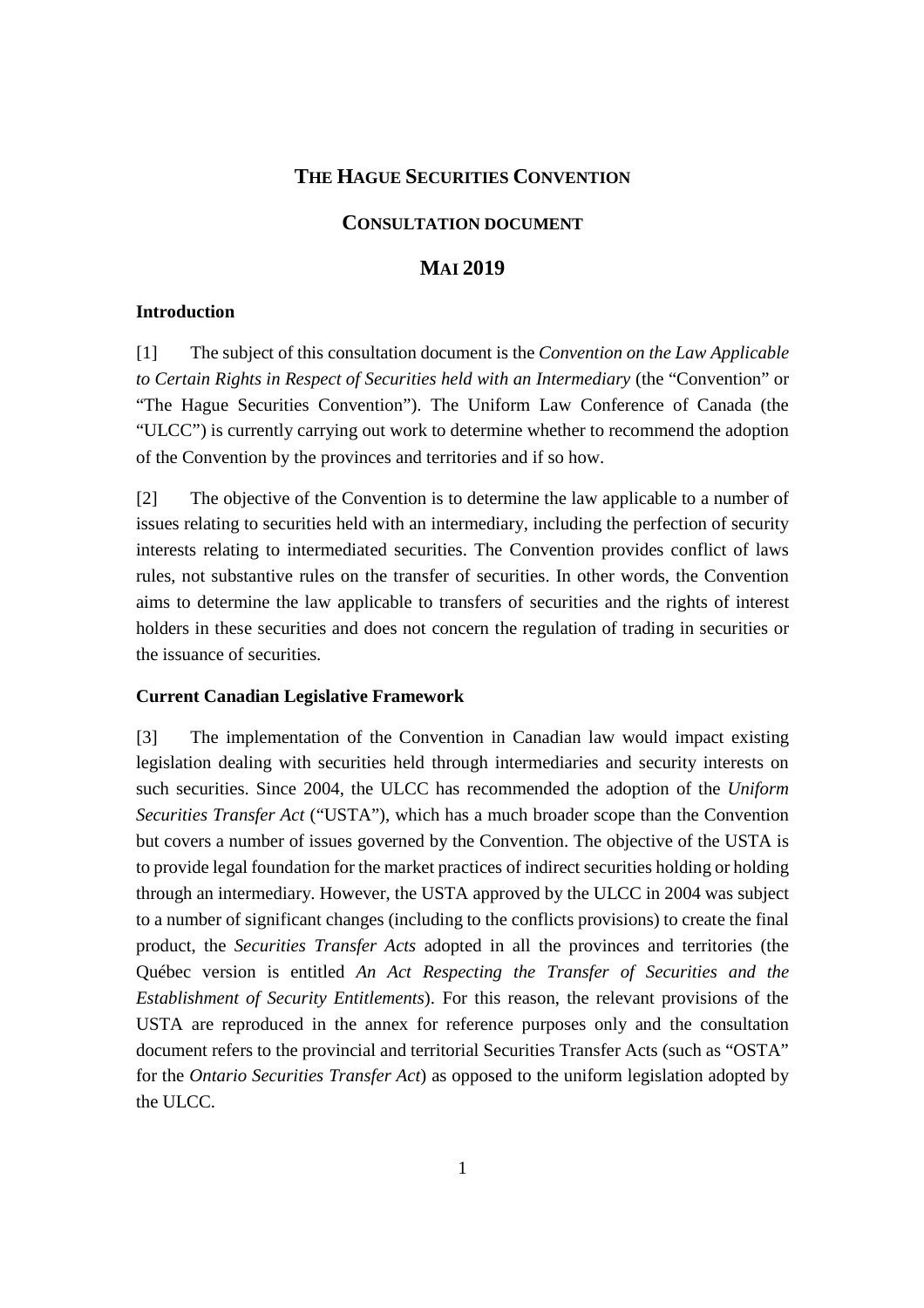[4] In addition to the STAs, where conflict of laws rules with respect to indirect holding of securities are found, provincial and territorial *Personal Property and Security Acts* ("PPSAs") provide conflict of laws rules on perfection of security interests over security entitlements. They recognize that security interests can attach to security entitlements.<sup>1</sup> PPSA legislation is relatively consistent across all Canadian common law jurisdictions. In Québec, provisions covering the same subject matters are found in the Civil Code.<sup>2</sup>

[5] This description of the Canadian legislative framework outlines the provisions which would be affected if the Convention were to be adopted by the provinces and territories. In implementing the Convention, the legislation could choose specifically to amend the relevant provisions or to give force of law to the Convention and give it precedence over existing rules. Both techniques are possible and in reviewing whether to implement the Convention one should consider whether proceeding in a manner or the other would have practical consequences that differ.

#### **Choice of Law rules: a Comparison between the Convention and Canadian Law**

[6] With very few exceptions<sup>3</sup>, the scope of application of the Hague Securities Convention is similar to the scope of Canadian conflict of laws rules. The following table illustrates the consistency between Canadian STAs, the Civil Code and PPSAs and the rules of the Convention with respect to the issues covered by the choice of law rules.

-

<sup>&</sup>lt;sup>1</sup> For example: sections 2 and 7.1, and the definitions of "investment property", "personal property" and "security interest", Ontario PPSA, 1990 R.S.O. c. P-10.

<sup>&</sup>lt;sup>2</sup> Civil Code of Québec, Book 6 (sect. 2644 et seq.) and Book 10

<sup>&</sup>lt;sup>3</sup> Cash for example is excluded from the scope of the Convention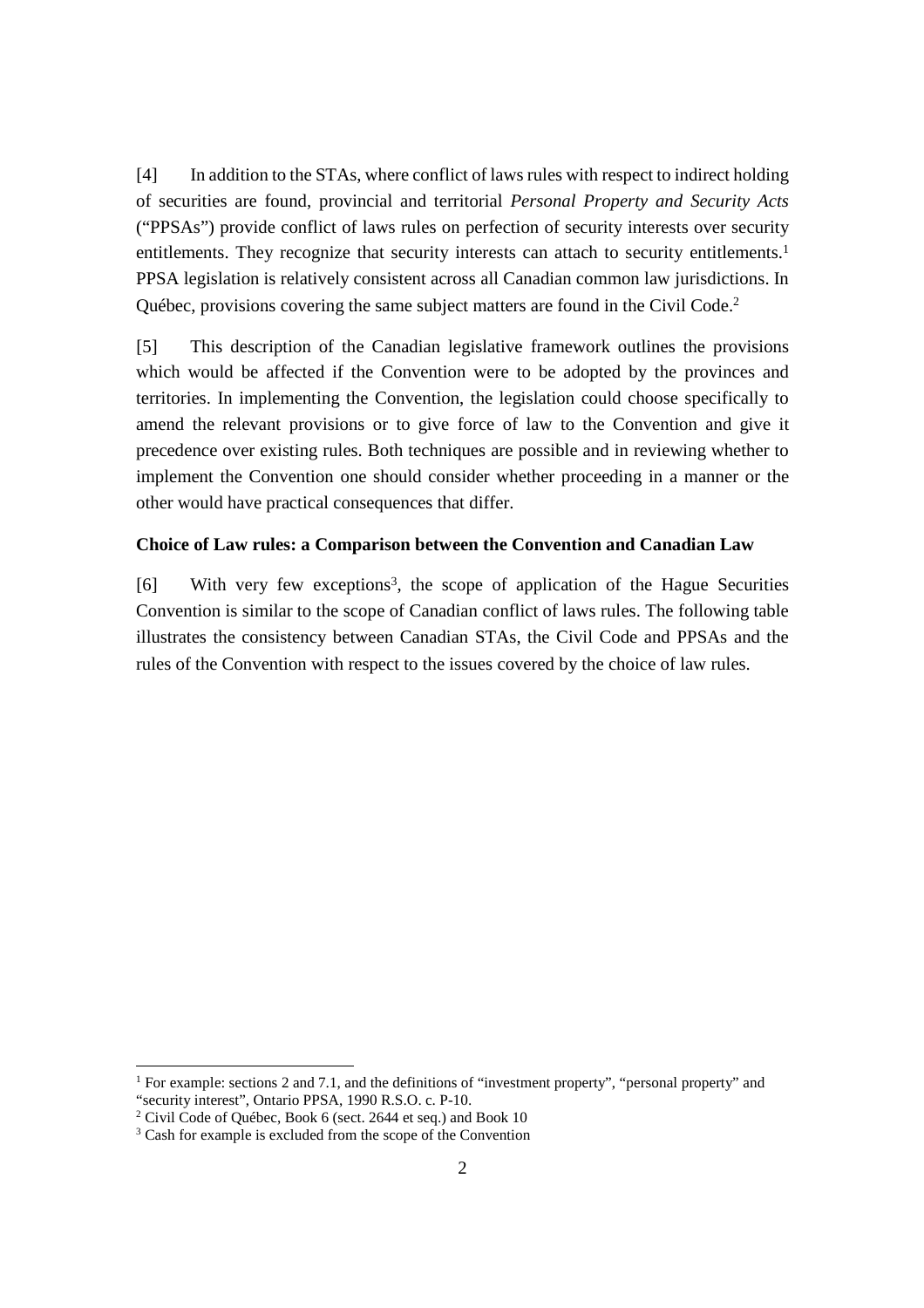| <b>Choice of Law rules: a Comparison between the Convention and Canadian Law</b>                                                                                                                                                                                                                 |                                                                                                                                                                                                                                                                                                                                                                                                                                                                                                                                                                                                                                                                                                   |                                                                                                                                                                                                                                                                                                                                                |  |
|--------------------------------------------------------------------------------------------------------------------------------------------------------------------------------------------------------------------------------------------------------------------------------------------------|---------------------------------------------------------------------------------------------------------------------------------------------------------------------------------------------------------------------------------------------------------------------------------------------------------------------------------------------------------------------------------------------------------------------------------------------------------------------------------------------------------------------------------------------------------------------------------------------------------------------------------------------------------------------------------------------------|------------------------------------------------------------------------------------------------------------------------------------------------------------------------------------------------------------------------------------------------------------------------------------------------------------------------------------------------|--|
| STA / PPSA                                                                                                                                                                                                                                                                                       | Convention                                                                                                                                                                                                                                                                                                                                                                                                                                                                                                                                                                                                                                                                                        | <b>Comments</b>                                                                                                                                                                                                                                                                                                                                |  |
| <b>Acquisition of Security Entitlements</b>                                                                                                                                                                                                                                                      |                                                                                                                                                                                                                                                                                                                                                                                                                                                                                                                                                                                                                                                                                                   |                                                                                                                                                                                                                                                                                                                                                |  |
| of<br>the<br>securities<br>The<br>law<br>intermediary's<br>jurisdiction<br>governs acquisition of a security<br>entitlement from the securities<br>intermediary. (45(1) a) OSTA and<br>3108.7(1) Civil Code.))                                                                                   | The law applicable to the legal<br>nature and effects against the<br>intermediary resulting from a<br>credit to a securities account [is<br>determined by application of the<br>rules of the Convention]. (2(1) a)<br>Convention)                                                                                                                                                                                                                                                                                                                                                                                                                                                                 | - Formulation is different under<br>the two texts, but the same<br>issues are covered.                                                                                                                                                                                                                                                         |  |
| <b>Rights and Duties Arising out of a Security Entitlement</b>                                                                                                                                                                                                                                   |                                                                                                                                                                                                                                                                                                                                                                                                                                                                                                                                                                                                                                                                                                   |                                                                                                                                                                                                                                                                                                                                                |  |
| The<br>law<br>οf<br>the<br>securities<br>intermediary's jurisdiction go-<br>verns the rights and duties of the<br>securities<br>intermediary<br>and<br>entitlement holder arising out of<br>a security entitlement. (45(1) b)<br>OSTA and 3108.7(2)-(4) Civil<br>Code.)                          | The law applicable to:<br>-the legal nature and effects<br>against the intermediary and<br>third parties of the rights<br>resulting from a credit of<br>securities to a securities account;<br>-the legal nature and effects<br>against the intermediary and<br>third parties of a disposition of<br>held<br>with<br>securities<br>an<br>intermediary;<br>-whether<br>disposition<br>a<br>οf<br>held<br>securities<br>with<br>an<br>intermediary<br>extends<br>to<br>entitlements<br>dividends,<br>to<br>income, or other distributions, or<br>to redemption, sale or other<br>proceeds;<br>[is determined by application of<br>the rules of the Convention].<br>(Article $2(1)$ a), b) and $g$ ) | - The formulation under the STA<br>broad<br>and<br>is very<br>covers<br>numerous items listed in the<br>Convention.                                                                                                                                                                                                                            |  |
| Perfection of Security Interests in Investment Property                                                                                                                                                                                                                                          |                                                                                                                                                                                                                                                                                                                                                                                                                                                                                                                                                                                                                                                                                                   |                                                                                                                                                                                                                                                                                                                                                |  |
| The perfection, the effect of<br>perfection or of nonperfection<br>and the priority of a security<br>interest in investment property<br>shall be governed by the law<br>of[the law of the jurisdiction in<br>which the debtor is located] or<br>[the securities intermediary's<br>jurisdiction]. | The law applicable to<br>- the requirements, if any, for<br>perfection of a disposition of<br>securities<br>held<br>with<br>an<br>intermediary;<br>- whether a person's interest in<br>held<br>with<br>securities<br>an<br>intermediary extinguishes or has                                                                                                                                                                                                                                                                                                                                                                                                                                       | - The language dealing with the<br>duties, if any, of an intermediary<br>to a person other than the<br>account holder found in the<br>Convention is not used under<br>Canadian law.<br>However, the<br>reference to the "effect of<br>perfection" in the PPSA would<br>cover the issues that are likely to<br>arise in the circumstances, i.e. |  |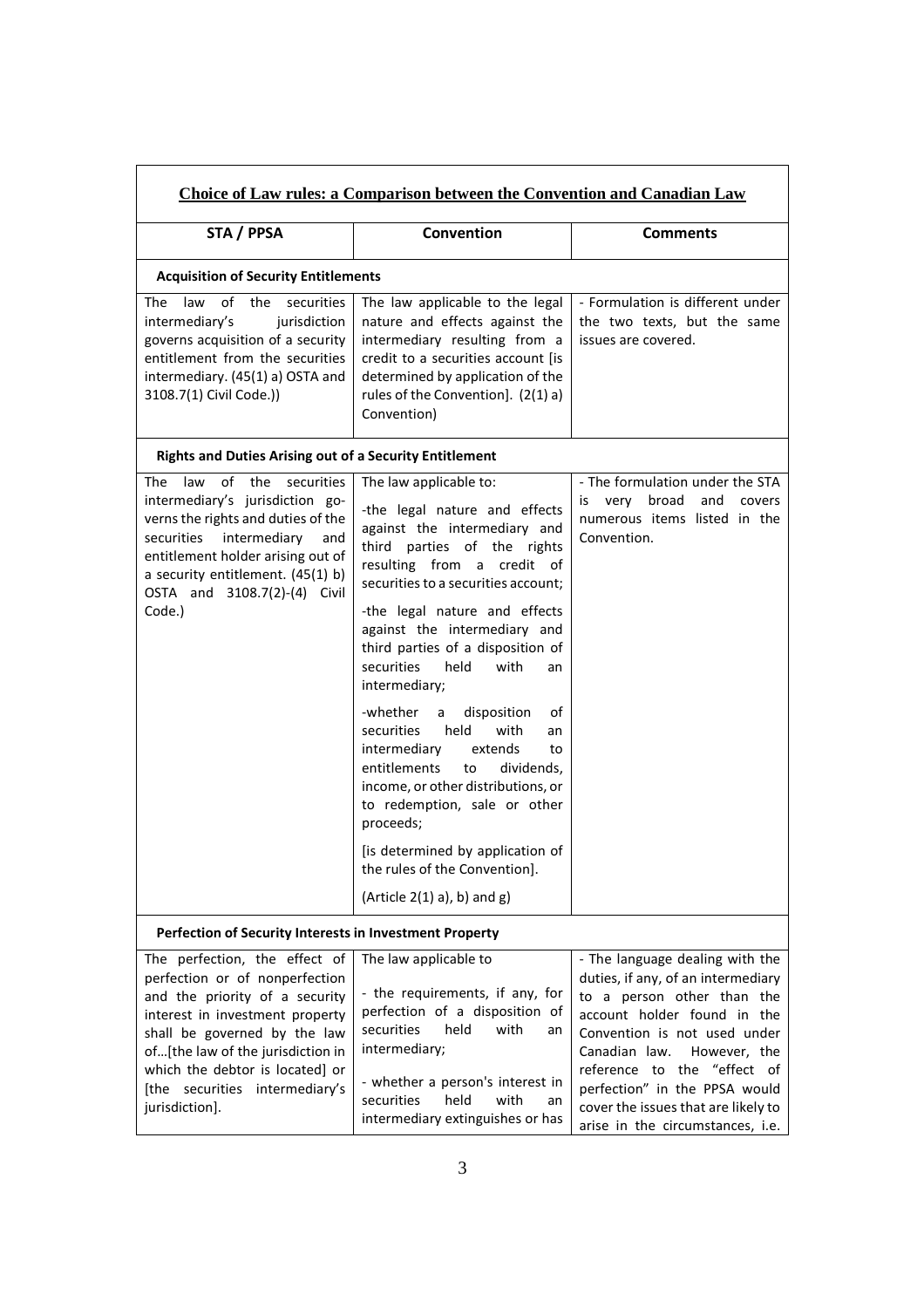| (OPPSA 7.1(2) and (5) and 3108.8<br>Code Civil)            | priority over another person's<br>interest;<br>- the duties, if any, of an<br>intermediary to a person other<br>than the account holder who<br>asserts in competition with the<br>account holder or<br>another<br>person an interest in securities<br>held with that intermediary;<br>[is determined by application of<br>the rules of the Convention].<br>(Article $2(1)$ c), d) and e) | intermediary<br>the<br>what<br>is<br>required to do in relation to a<br>valid security interest<br>over<br>securities entitlements.                                                                                                                                                                                                                                                                                         |
|------------------------------------------------------------|------------------------------------------------------------------------------------------------------------------------------------------------------------------------------------------------------------------------------------------------------------------------------------------------------------------------------------------------------------------------------------------|-----------------------------------------------------------------------------------------------------------------------------------------------------------------------------------------------------------------------------------------------------------------------------------------------------------------------------------------------------------------------------------------------------------------------------|
| <b>Realization of an Interest in Security Entitlements</b> |                                                                                                                                                                                                                                                                                                                                                                                          |                                                                                                                                                                                                                                                                                                                                                                                                                             |
| No specific rule                                           | The<br>applicable<br>the<br>law<br>to<br>requirements, if any, for the<br>realisation of an<br>interest in<br>held<br>with<br>securities<br>an<br>intermediary [is determined by<br>application of the rules of the<br>Convention].<br>(Article 2(1) f)                                                                                                                                  | - In relation to the requirements<br>for the realization of an interest<br>in securities, there is no specific<br>rule in the PPSA or the Civil Code,<br>but there is a general conflict<br>rule that is relevant $(8(1)b)$<br>OPPSA). This rule states that<br>substantive issues are governed<br>by the proper law of the<br>contract. With<br>respect<br>to to<br>procedural issues, the lex fori will<br>usually apply. |

[7] With the exception of the enforcement of rights of a secured party on security entitlements, the scope of the choice of law rules under the Convention on the one hand and the STAs, PPSAs and the Civil Code on the other are very similar. The contents of the choice of law rules, however, are not identical. For instance, in relation to the perfection by registration of security interests over security entitlements, instead of referring to the law governing the account agreement, Canadian rules refer to the location of the grantor of the security interest. Additional information about the differences between Canadian rules and the Convention can be found in the Pre-Implementation Report on the Convention available on the ULCC website.<sup>4</sup>

-4 Michel Deschamps, Pre-Implementation Report on the Convention on the Law Applicable to Certain Rights in respect of Securities Held with an Intermediary, https://www.ulcc.ca/images/stories/2011\_pdf\_en/2011ulcc0002.pdf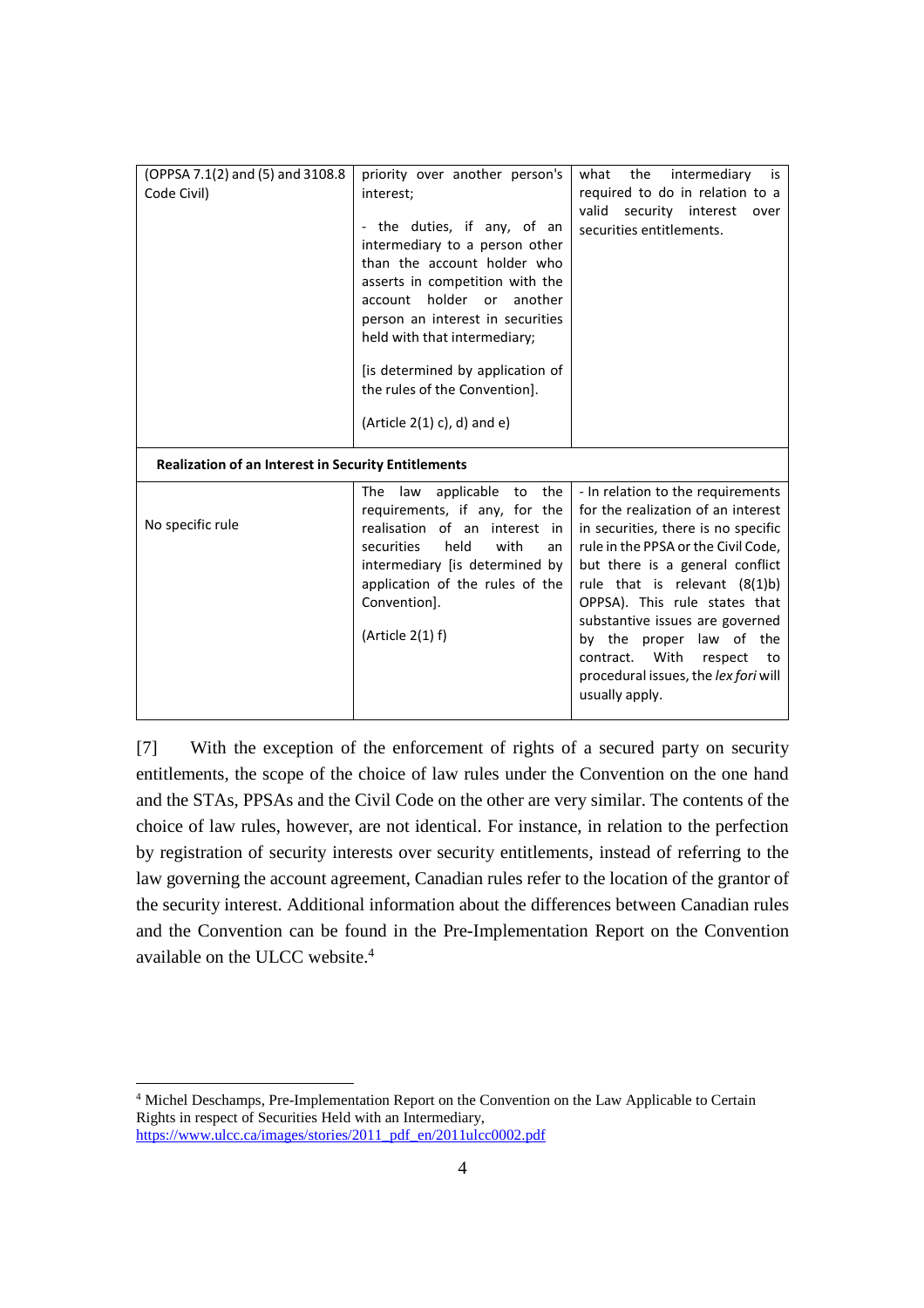[8] Keeping in mind this similarity in scope of application, the exercise now being conducted is to consider what changes to Canadian laws would give effect to the Convention.

# **Possible Recommended Measures**

[9] The following measures have been identified as possible legislative changes to implement the Convention. The measures require legislative changes to the  $STAs<sup>5</sup>$  and the  $PPSAs<sup>6</sup>$  and the Québec the Civil Code<sup>7</sup> with respect to sections dealing with the applicable law for securities intermediaries and security entitlements and the applicable law to the validity of security interests in investment property.

Application of the Amendments Only in Situations of Internationality – Articles 3 and 9 of the Convention

*1- Ensure that measures 2 to 5 below apply to all situations (under the STA, the Civil Code and the PPSA, as the case may be) involving securities held with an intermediary relating in any manner to more than one State, such as in situations where there is a foreign account holder, a foreign party to a disposition of the securities, a foreign intermediary or a foreign issuer.<sup>8</sup> This measure applies whether or not the foreign State is party to the Convention.* 

# Futures Contracts – Definition of "securities" – Article 1 of the Convention

*2- Ensure that "*futures contracts*" as defined in the STA are the subject of the choice of law rules relating to security entitlements and security intermediaries and those relating to priority, perfection and enforcement of security interests. (In Québec, ensure that "futures contracts" are the subject of the relevant choice of law rules).* 

#### Exclusion for Qualifying Office Requirement – Article 4(1) of the Convention

*3- Ensure that the "*securities intermediary's jurisdiction*" as it relates to any express provision in the securities account agreement or another agreement between the account holder and the intermediary is only effective if the relevant intermediary has, at the time of the agreement, an office in the State designated in the agreement.* 

-

<sup>5</sup> 45 OSTA, 45 BCSTA, 45 ASTA, 45 SKSTA, 45 MSTA, 45 NBSTA, 45 NSSTA, 44 PEISTA, 46 NFLSTA, 45 NWTSTA, 45 YSTA, 45 NuSTA

<sup>6</sup> 7.1 OPPSA,

<sup>7</sup> 3108.7 and 3108.8

<sup>&</sup>lt;sup>8</sup> This means that with respect to conflict of laws rules among Canadian provinces (i.e. in the absence of internationality), the measures will not apply.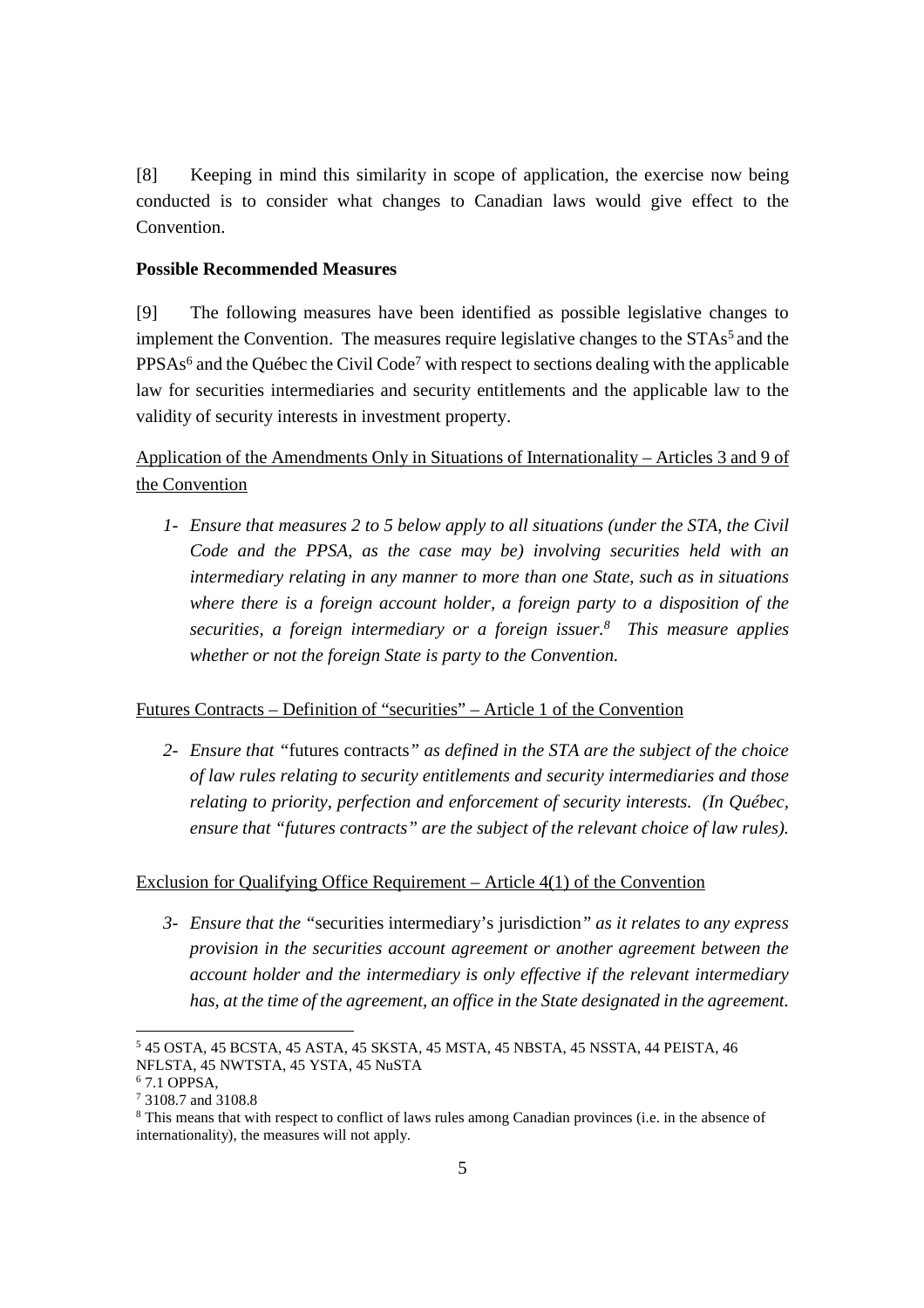*In Québec, ensure that references to the law specified in the juridical act governing a securities account is conditioned upon the security intermediary having an office in the state whose laws are designated (3108.7 Q.C.C.).* 

#### Perfection of Security Interests – Articles 2(1) c), 4 and 5 of the Convention

STAs, PPSAs and the Civil Code have conflict of laws rules for determining where security interests must be perfected. Perfection by registration is governed by the location of the debtor (e.g., its chief executive office). Perfection of a security interest in security entitlements can be effected through an agreement whereby the debtor (and the securities intermediary) agrees with the secured party to take instructions from the secured party without any further consent being required from the debtor. The debtor will often have the right to deal with the securities, but usually the secured party will want to have exclusive control in the event of a default. The law governing perfection by control on security entitlements is the "securities intermediary's jurisdiction", as determined by the STA. By perfecting their security interests by control rather than registration, secured parties' security interests so perfected have priority over every other security interests in the same collateral. Under the Convention, such practices remain unaffected except with respect to the determination of the law applicable to perfection. In the common law provinces, it will be determined by the law of the "securities intermediary's jurisdiction" and in Quebec in a manner consistent with 3108.7 as opposed to 3108.8 Q.C.C.

*4- Ensure the choice of law applicable to the perfection of security interests on security entitlements is the same as the one laid out in the STA with respect to other issues in the transfer of securities, that is, the law of the* "securities intermediary's jurisdiction"*. In Quebec, ensure the choice of law rule applicable to the perfection of security interests on security entitlements is consistent with the law applicable to issues relating to the transfer of securities and the rights and entitlements of account holders.* 

# Application of the STA Conflict Rules to Enforcement Rights of Secured Parties – Article 2(1) f) of the Convention

As identified above, there is no express conflict of laws rule that covers enforcement rights of secured parties under Canadian law, but this issue is contemplated by the Convention.

*5- Ensure that the choice of law applicable to the enforcement of rights of a secured party on security entitlements is the same as the one laid out in the STA with respect to other issues in the transfer of securities. In Quebec, ensure the choice of law*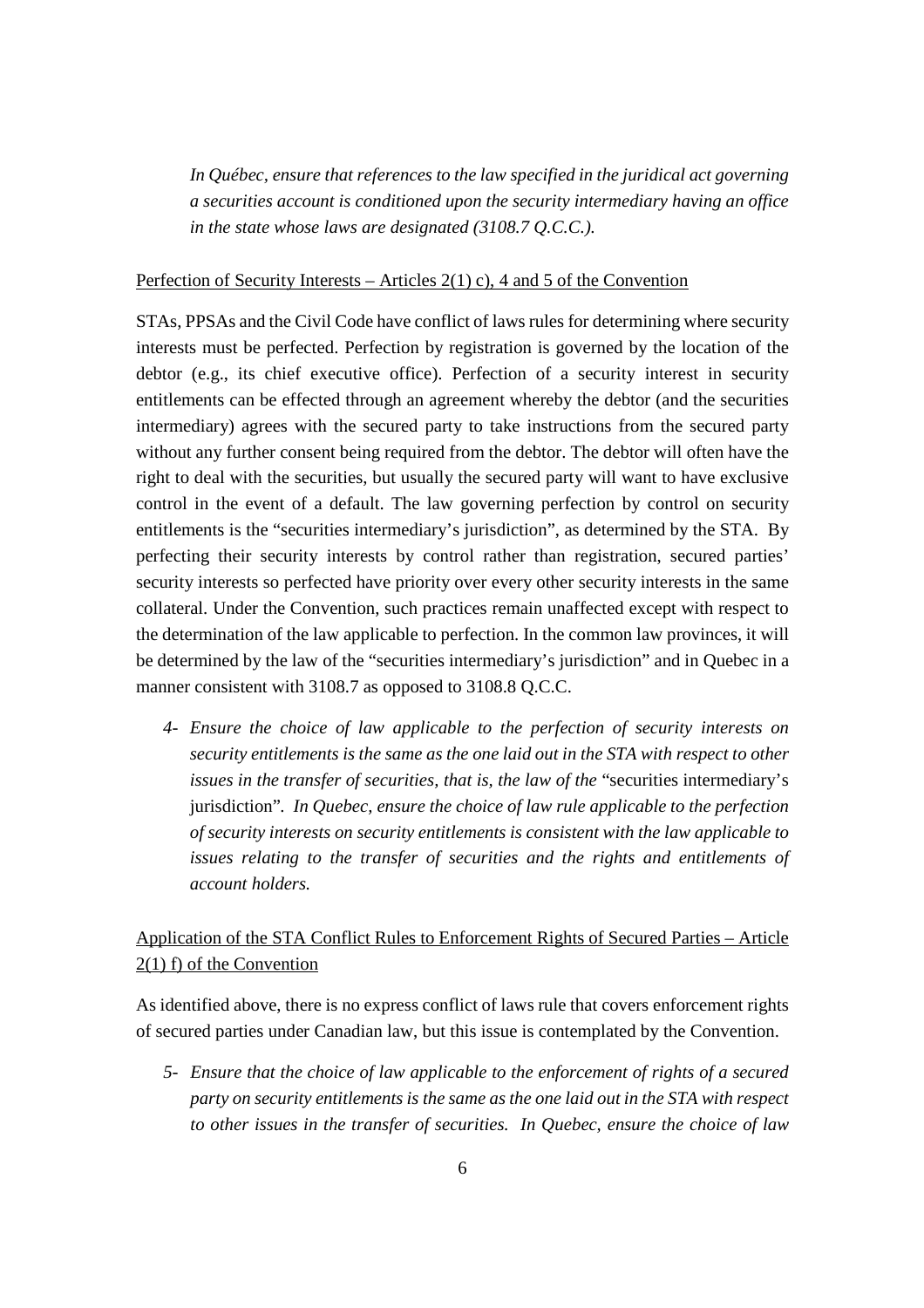*rule applicable to the enforcement of rights of a secured party is the same as the law applicable to issues relating to the transfer of securities and the rights and entitlements of account holders.* 

#### Choice of Law for Domestic Transactions – Article 12(3) of the Convention

If the choice of law rule pointing to the law applicable to the securities account agreement does not apply (e.g., the account agreement is silent on this matter), then the applicable law is determined by alternative connecting factors. The Convention's fall-back connecting factor is the place where the relevant intermediary is incorporated or organized (5(2) Convention). This rule is essentially a reference to the "chief executive office" of the securities intermediary, a rule also found in Canadian law. Canadian law, however, first refers to the place where an office of the securities intermediary maintains the securities account or issues account statements. The proposal is to maintain the specificity of Canadian law where the choice of law points to Canada, but to ensure that the Convention's fall-back rule is triggered in situations where a Canadian court applying Canadian conflict of laws rules determines that a foreign law applies.

*6- Ensure that existing choice of law rules that determine which province or territory's law applies continue to apply in situations where the Convention points to the application of Canada's laws in relation to a matter covered by the Convention.* 

One might also consider harmonizing Canadian law with the Convention with respect to the choice of law rules as applied among the provinces and territories. This would simplify Canadian rules on conflict of laws by eliminating the reference to the law of the jurisdiction where the security intermediary maintains the securities account or issues account statements.

# **Conclusions and Questions**

[10] The objective of this consultation paper is to seek the views of Canadian stakeholders on whether to recommend the implementation of the Hague Securities Convention in Canada. The paper, although not discussing all the issues surrounding the drafting of legislative amendments, proposes a framework for the implementation of the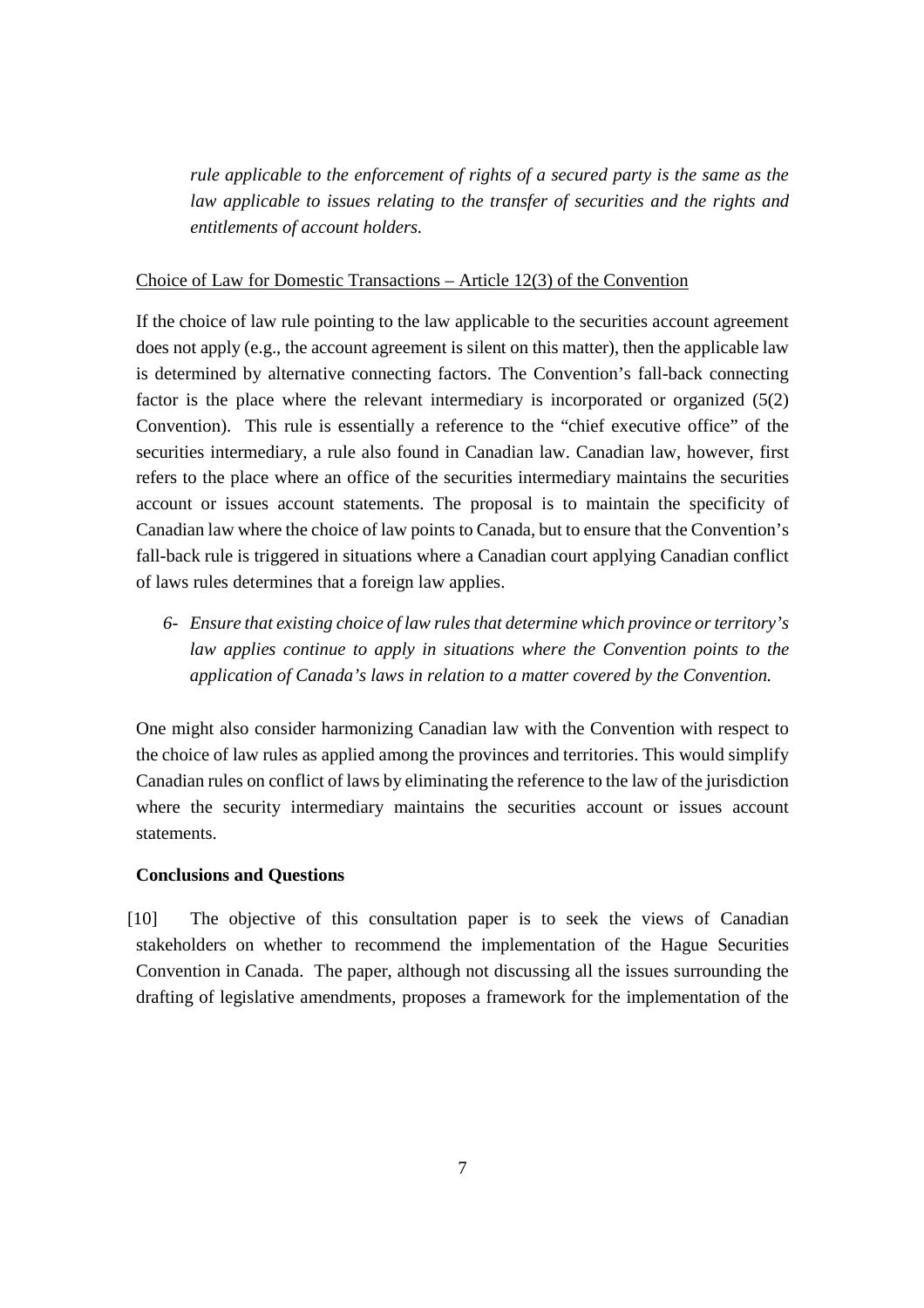Convention in Canadian law. Comments on the proposed measures would be useful as part of the assessment by the Working Group tasked with this review.

Comments can be forwarded to Dominique D'Allaire, Counsel, Constitutional, Administrative and International Law Section, Justice Canada (dominique.dallaire@justice.gc.ca)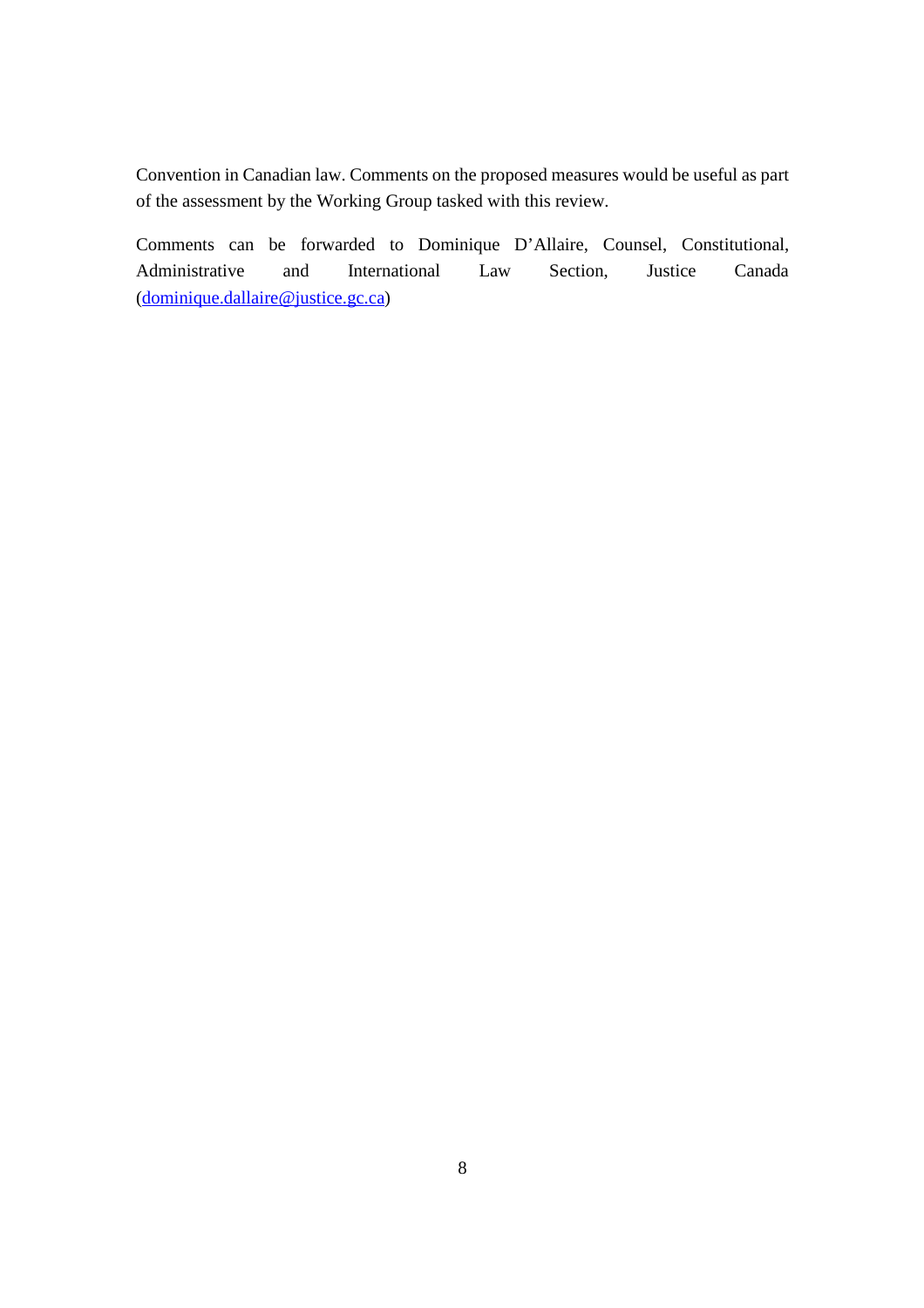# **ULCC Uniform Securities Transfer Act -2004**

# **DIVISION 7 - APPLICATION AND CONFLICT OF LAWS**

#### **Applicable law re issuer**

51(1) For the purposes of subsection (3), "issuer's jurisdiction" means

(a) if the issuer of a security is incorporated under a law of Canada, the province or territory in Canada in which the issuer has its registered or head office,

(b) in any other case, the jurisdiction under which the issuer of a security is incorporated or otherwise organized, or

(c) if the issuer of a security is permitted by the law of the jurisdiction under which the issuer is incorporated or otherwise organized to specify another jurisdiction for the purposes of subsection (3), that other jurisdiction specified by the issuer.

(2) Despite subsection (1), if the issuer of the security is Her Majesty in right of Canada or in right of [the Province] or another province or territory in Canada, "issuer's jurisdiction" means the jurisdiction specified by that issuer for the purposes of subsection (3).

(3) Subject to subsection (4), the law, other than the rules governing the conflicts of laws, of the issuer's jurisdiction governs

(a) the validity of a security,

(b) the rights and duties of the issuer with respect to the registration of transfer;

(c) the effectiveness of the registration of transfer by the issuer;

(d) whether the issuer owes any duties to a person making an adverse claim to a security;

(e) whether an adverse claim can be asserted against a person

- (i) to whom the transfer of a certificated security or uncertificated security is registered, or
- (ii) who obtains control of an uncertificated security.

(4) If the issuer of a security is incorporated under a law of Canada, the law governing the matter in paragraph (3)(a) is the law of Canada.

(5) An issuer organized under the law of [the Province] may specify the law of another jurisdiction as the law governing the matters referred to in paragraphs  $(3)(b)$  to  $(e)$ .

#### **Applicable law re securities intermediary**

52(1) For the purpose of this section, "securities intermediary's jurisdiction" means the jurisdiction determined in accordance with the following:

(a) if an agreement between a securities intermediary and its entitlement holder governing the securities account expressly provides that a particular jurisdiction is the securities intermediary's jurisdiction for purposes of [the Convention on the Law Applicable to Certain Rights in Respect of Securities Held With an Intermediary,] this provision, this Division, this Part, this Act, or the law of that jurisdiction, that jurisdiction is the securities intermediary's jurisdiction;

(b) if clause (a) does not apply and an agreement between the securities intermediary and its entitlement holder governing the securities account expressly provides that the